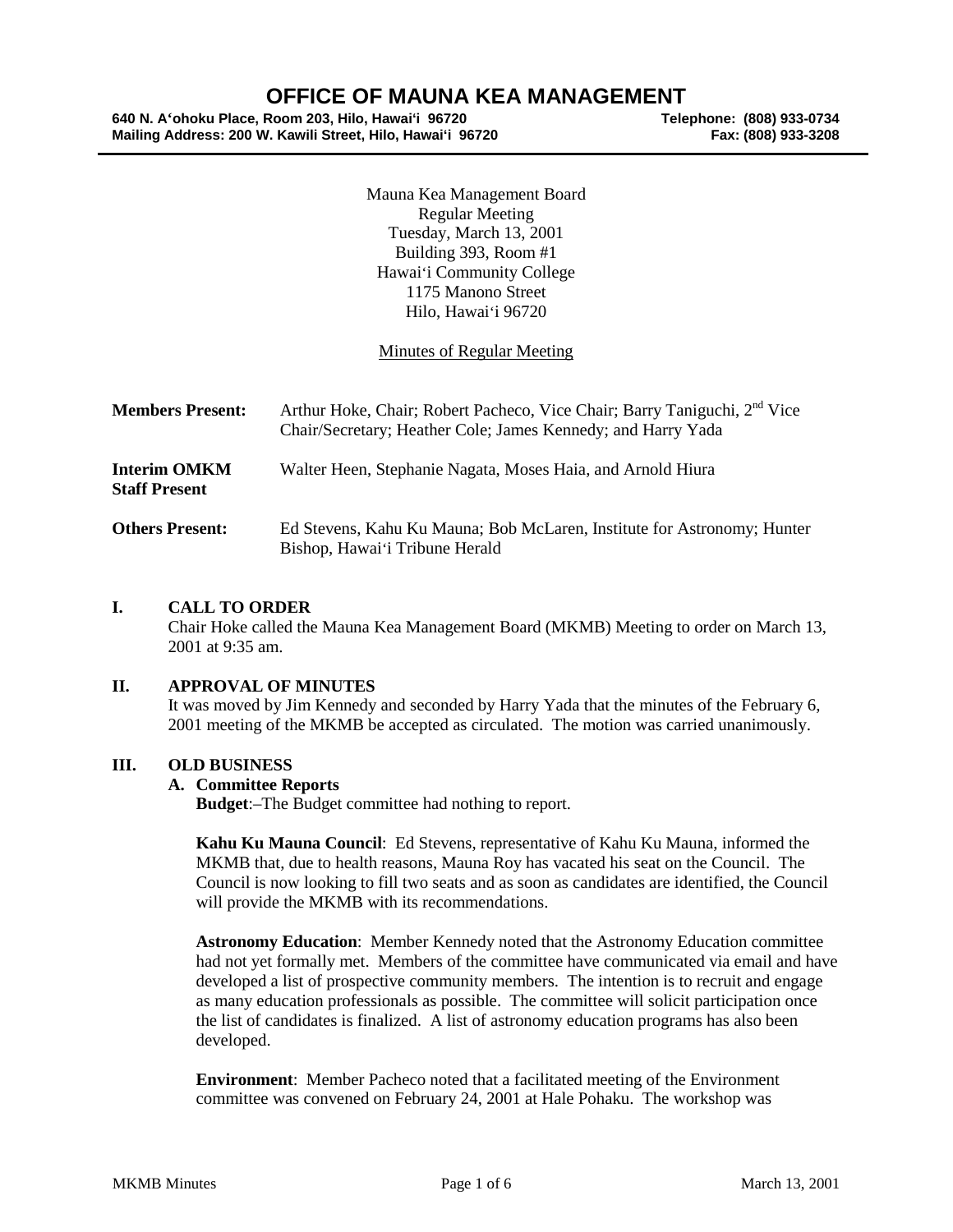productive. The group worked through many issues and agreed that there was much work to do. The group will meet again this afternoon to focus on program development.

**Hawaiian Culture**: Chair Hoke noted that the Hawaiian Culture committee has met twice and has scheduled a facilitated workshop for March 31, 2001 at Hale Pohaku to address issues identified by the group during its first two meetings.

**Public Safety and Conduct**: Member Yada noted that a meeting of the group is scheduled for March 19, 2001. As mentioned at the last meeting John Giffin has agreed to participate and will represent the Division of Forestry and Wildlife and Reynolds Kamakawiwo'ole has agreed to participate and will represent Kahu Ku Mauna. Presently, there are no additional members. The Public Safety Committee recently received the draft administrative rules and regulations and will commence its review of these rules.

## **B. Director's Report:**

DLNR –UH Jurisdiction dilemma. Director Heen informed the MKMB that the OMKM staff met with DLNR and UH Counsel to discuss the issue of enforcement of rules and regulations within the Science Reserve. Dean Uchida, with DLNR's Land Management Division identified a couple of options. One option is for the State to transfer in fee to UH title to the Science Reserve. The other option was to treat the Science Reserve and Hale Pohaku as an extension of the UHH campus. This would give UHH authority to enforce rules and regulations on the "campus" as is done on other campuses. Associate UH Counsel Presley Pang agreed to research the matter to see whether either option is viable or whether enforcement authority may and, if so, should be transferred via legislation. It is probably too late for this legislative session. Mr. Pang recently informed the OMKM that he has not yet had an opportunity to study the matter. OMKM will continue to request progress updates from Mr. Pang. Until the office hears otherwise, OMKM will continue to go forward with the drafting of administrative rules and regulations.

Update Board of Land and Natural Resources (BLNR) on new Master Plan: To date, UH has not provided the BLNR with an informational briefing on the changes between the new master plan and the 1995 master plan. This update is necessary to apprise the BLNR of changes from the old master plan. The OMKM and DLNR's Sam Lemmo are attempting to schedule this meeting. The briefing will focus on the design review process and enforcement. Director Heen expects to meet with Sam Lemmo next week and is not sure if UH attorney Presley Pang will attend.

Office of Hawaiian Affairs: Director Heen also informed the MKMB that he, Chair Hoke and Assistant Director Nagata met with OHA representatives to brief OHA on the role and responsibilities of the OMKM and the MKMB. The NASA draft EA was also a topic of discussion and the OMKM was provided a copy of OHA's comments to NASA's draft EA.

Meeting with Observatory Directors: OMKM staff will be setting up a meeting with the directors of the observatories to touch base and discuss how the observatories may best participate in the management of the mountain. The observatories must be included in the execution of OMKM's management responsibilities, especially with respect to ranger/guides, education, and visitor relations. Director Heen noted that the OMKM contemplates the development of informational brochures for visitors. However, there is very real concern that this could develop into a serious trash problem.

Meeting with Commercial Operators: A meeting with commercial operators and applicants will be scheduled soon to obtain their perspective on commercial permitting procedures.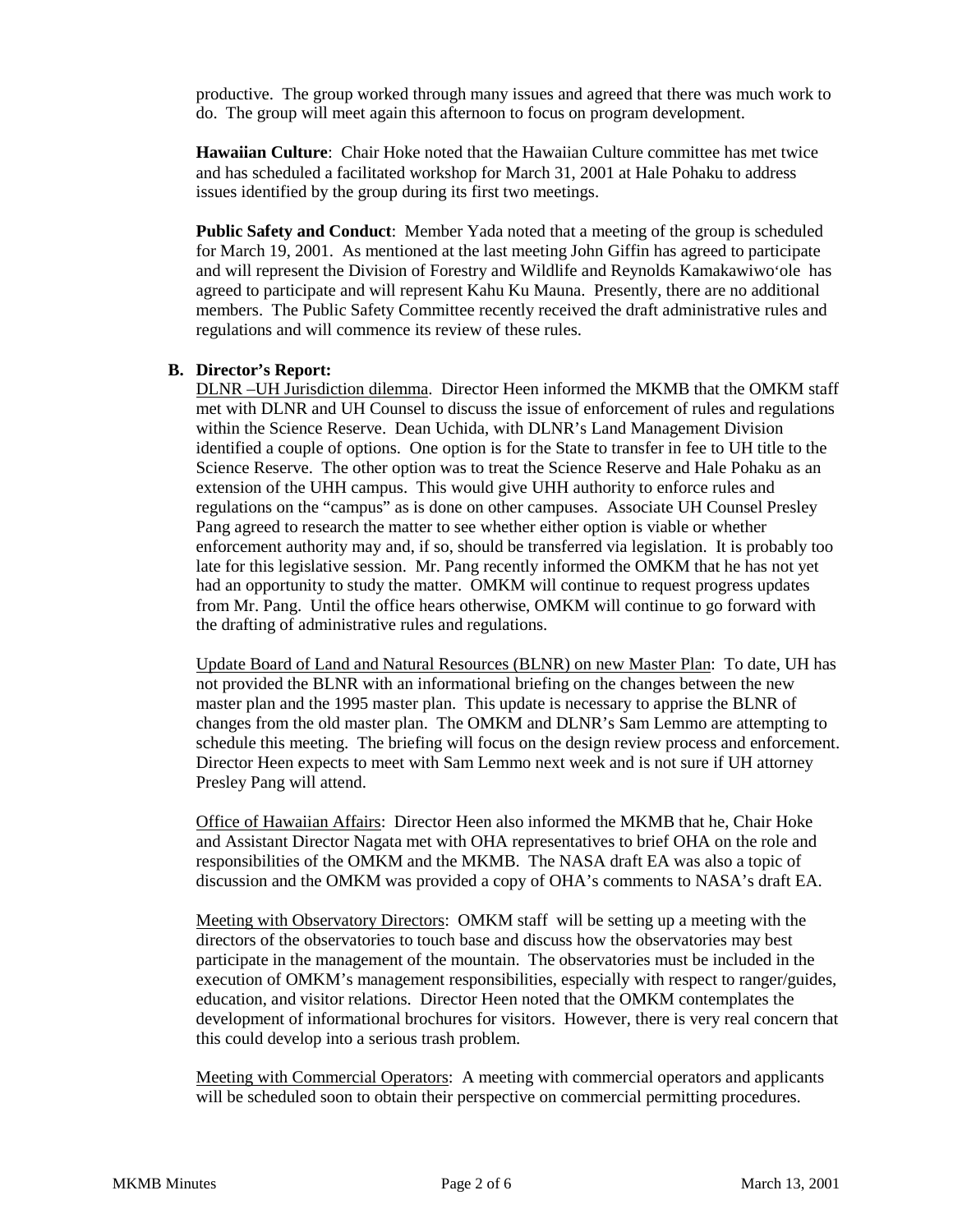Director Search: The search for a permanent Director proceeds. Ads have been published and applications have been received. Chancellor Tseng has convened a selection committee comprised of Members Taniguchi, Cole, and Kennedy, Hannah Springer and Alice Kawakami. Director Heen did not know how far along the committee was in the search process.

Staff Update: Resource Specialist Moses Haia will be leaving at the end of the month. Kellie Young has already left for Honolulu.

Ranger/Guides. Assistant Director Nagata and Director Heen have discussed the immediate hiring of ranger/guides to establish an OMKM presence on the mountain. Employment will likely be on a temporary basis through RCUH. Given the unresolved issue of enforcement authority on Mauna Kea, these ranger/guides will function as educational, interpretive personnel rather than as enforcement officers. Until the issue of enforcement is resolved, it will remain with DLNR and the County Police Department as appropriate. The paramount concern at this time is the establishment of a presence on the mountain.

The possibility of deputizing the ranger/guides was suggested as a possibility since individuals are deputized for hunting and serve as volunteer enforcement officers.

A possible solution would be to amend the existing law or enact a new statute to provide enforcement power. In any event, rangers/guides who educate visitors to the mountain will probably cover most of the issues. Just having uniformed rangers/guides should have a quieting effect, that is, if told not to do something, most people would most likely comply. However, if people ignore warnings, DOCARE or the police could be notified and violators apprehended on the way down.

Chair Hoke requested OMKM provide MKMB with a timeline for ranger/guide presence on the mountain. Director Heen stated that would not be possible until the OMKM meets with directors to coordinate. Chair Hoke asked if it was possible to outsource temporary hires to secure a presence on the mountain

Member Yada asked about the status of OMKM funding. Director Heen noted that the legislature cut back UH's original request, but there are still funds available to hire temporary ranger/guides. It was noted that the sooner a presence on the mountain is established the better, regardless of whether the ranger/guides have enforcement authority or not. Their presence is critical to be the "eyes" on the mountain and to gather information that would allow OMKM to make informed decisions. Such information would be helpful in drafting rules and regulations. Ranger/guides could keep records and report on various issues that arise.

Underground Storage Tank: Director Heen provided an update on the proposal to remove the unused tank near the summit. MKSS submitted a CDUA application and MKSS received cryptic reports from its consultant indicating that DLNR required a draft environmental assessment that would take about three (3) months to complete and cost approximately \$7,500. Director Heen contacted DLNR and was informed that it would not require a draft environmental assessment and will issue a Department Permit. Director Heen and Ron Koehler were not sure of the status of the issuance of the permit.

The tank to be removed is not located in wekiu habitat and there does not appear to be Native Hawaiian community concern over this project. Ed Stevens asked if anyone knew how much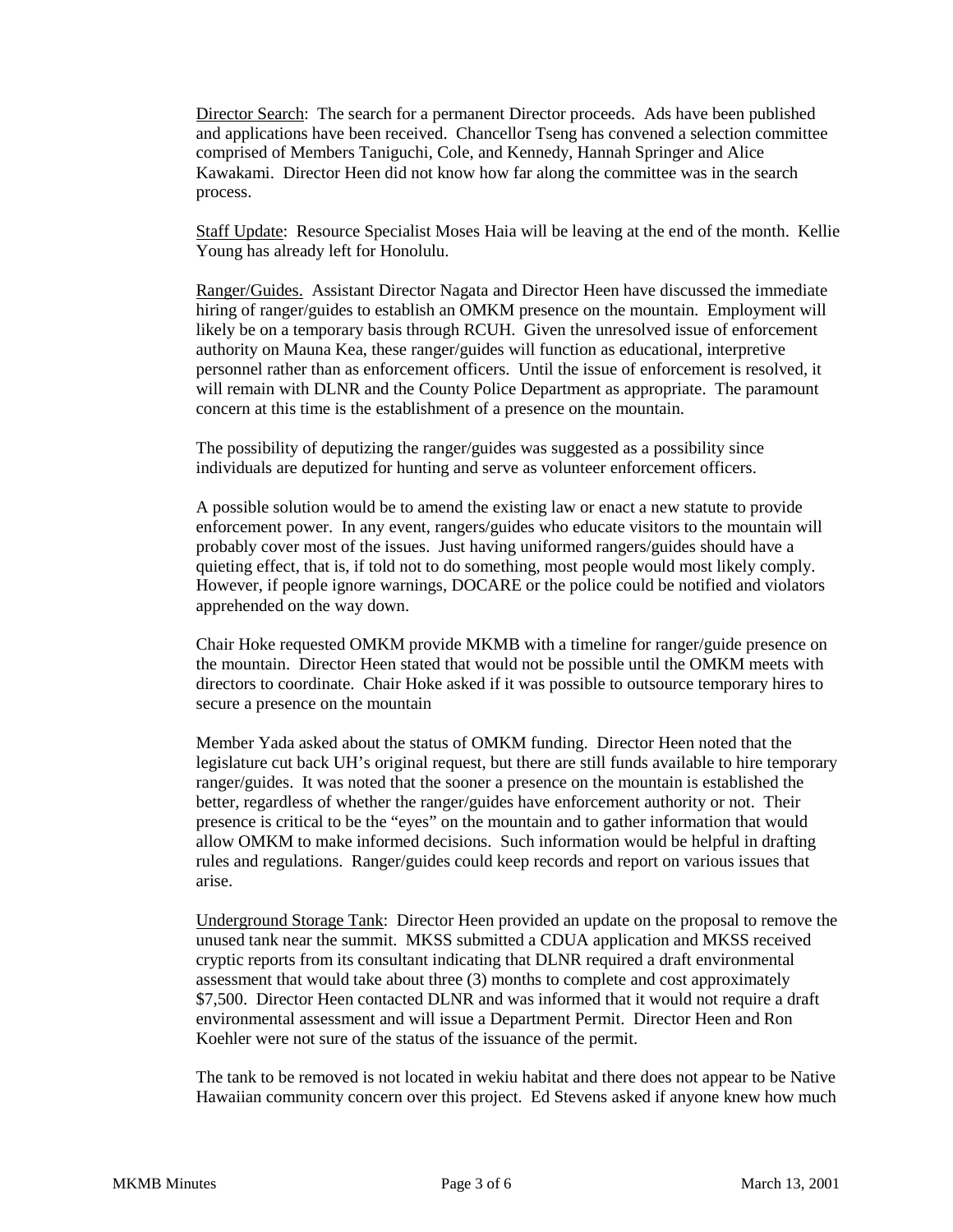cinder would be required to fill the hole left after the tank is removed. Mr. Koehler noted that this project would use approximately 10% of the available stockpile and would not use any construction material for backfill which is clearly prohibited in the specifications. Mr. Koehler noted that this should leave ample stockpile of cinder for the wekiu project.

**C. Outreach**: Arnold Hiura reported that he represents OMKM on the Mauna Kea Observatory Outreach Committee (MKOOC), a committee composed of representatives from the observatories, **(**Mauna Kea Support Services MKSS), Visitor Information Station (VIS), Mauna Kea Astronomy Education Center (MKAEC), and Lee Duke of NASA. This group sponsors monthly speakers at the VIS and coordinates the publication of a monthly column on astronomy in the Hawai'i Tribune Herald. The committee's present focus is on updating astronomy exhibits at the VIS. Arnold is a member of the exhibit committee that is chaired by David Byrne, VIS manager, to update astronomy exhibits. The committee is currently working on a three-month timeline to get new exhibits in place. Other efforts will be coordinated via MKSS, the VIS, OMKM and the MKMB to update and expand the cultural and environmental displays at Hale Pohaku and the VIS.

The newsletter is at the printers, and a website is under construction.

# **IV. NEW BUSINESS**

## **A. OMKM Comments to NASA Draft Environmental Assessment (EA)**

Director Heen noted the tight timetable for filing comments on NASA's Draft EA did not allow OMKM time to circulate its comments to the MKMB for comment prior to filing with NASA. Director Heen met with Mr. Rick Howard of NASA to discuss OMKM's comments. OMKM advised NASA that it would be to NASA's benefit to retain someone locally to act as NASA's liaison with the community. After learning NASA's limitations and constraints in hiring someone locally to be an official spokesperson, it was suggested that NASA hire an independent contractor, one who would not necessarily speak for NASA, but who could report directly the concerns of the local community. Mr. Howard agreed that would be a good idea.

Member Pacheco wondered whether NASA expressed concern that some of the issues addressed in OMKM's comments would result in added costs. Director Heen indicated that this topic was not addressed.

Bob McLaren stated there is a distinction between the environmental assessment process and the UH permitting process. NASA had in mind the possibility of six (6) outriggers, but it is considering installing four (4) outriggers at the present time. A proper draft environmental assessment would have to disclose this fact, otherwise NASA could be criticized for not telling the whole story. At the time NASA requests permission to proceed UH can state its position regarding the requested four and additional two future outriggers. The environmental assessment process and state permitting process are two different things. The former is not a request for permitting.

Member Kennedy expressed concern that the process is a potential double-edged sword. If an agency is not up front about its ultimate desire, and comes back later and asks for more than what was initially disclosed, the agency could be perceived as having negotiated with ulterior motives and just wanted to get its foot in the door. The EA provides full disclosure at the beginning. He also agreed the approval and permitting processes are separate matters.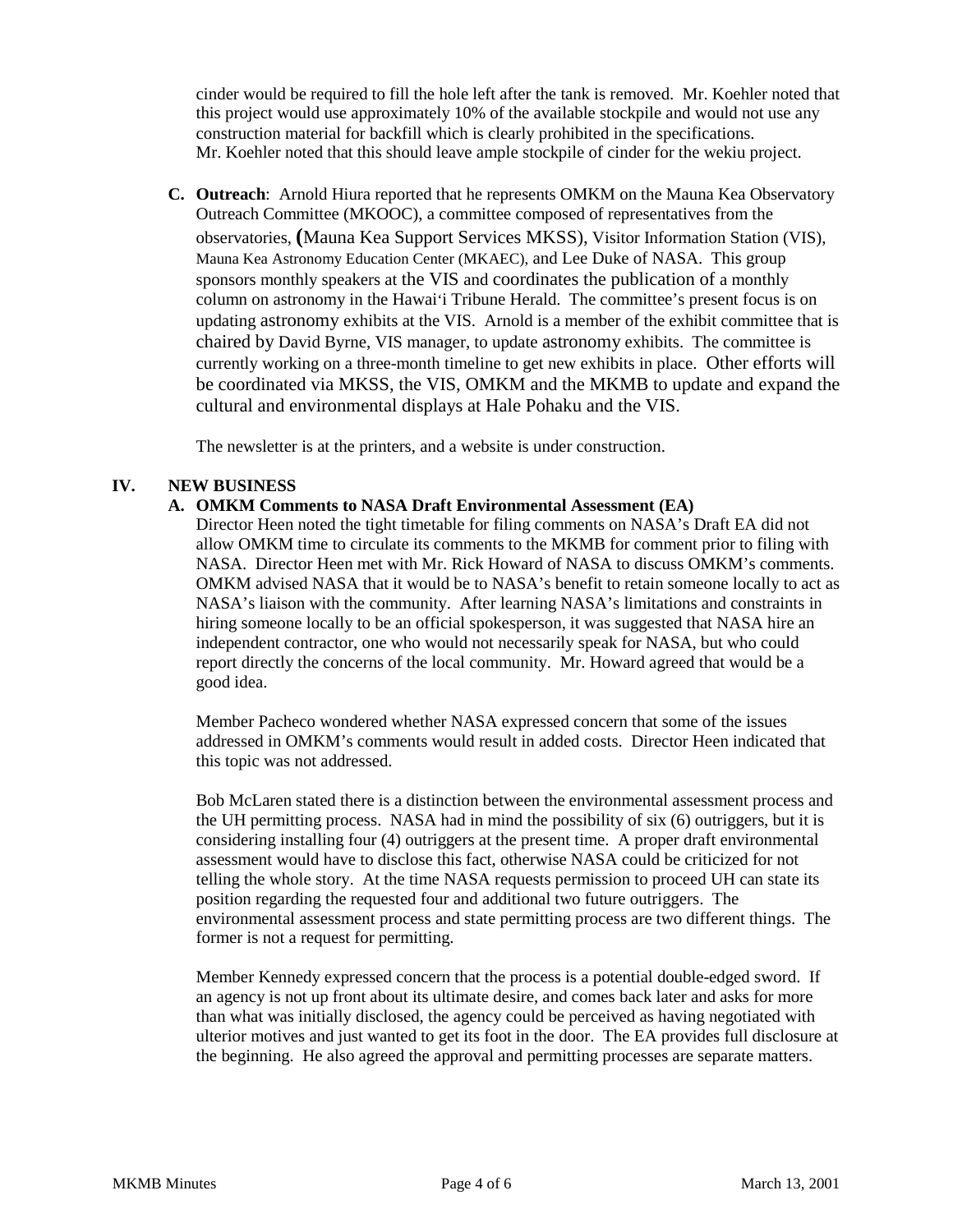Member Yada noted that from the MKMB's perspective, if the time lapse between the installation of the first four (4) and the remaining two goes beyond a certain period of time, e.g., 5 to 7+ years, UH has the ability to require a reassessment, especially if new information becomes available that raises concerns. UH has the power to require another environmental assessment despite NASA's prior disclosure.

Director Heen noted that often in development plans, a developer wants prior approval for a big project, but proceeds to obtain approval for a portion of the project thereby leaving the door open to move ahead with the entire project. In this instance we should not be so accommodating.

Chair Hoke noted his concern with the attitude NASA projected at the meeting especially with respect to the Section 106 process. Even if NASA does not get consulting parties to sign the Memorandum of Agreement, as long as the State signs off, NASA can still go ahead. Director Heen noted that NASA could take that gamble but it should consider the possible repercussions of such an action.

Member Taniguchi noted that the OMKM and the MKMB do not have the authority to issue permits approving a development. It only provides recommendations. He cautioned some people might get the idea we have the authority and we need to clarify this situation. The process is that we provide a recommendation that is eventually received and reviewed by the President or the Board of Regents. The MKMB does have influence and the President or the Board of Regents will want to know what we recommend. The President or the Board of Regents must consider our recommendation.

Director Heen noted that the OMKM does not presently have a position on what it will recommend. This will only come as the MKMB and the OMKM move through the review process.

Ed Stevens expressed his concern with the Smithsonian plans for future expansion. He hopes that it will be treated as a new project and go through the approval process even though it is included in the Master Plan. Member Kennedy noted that all projects identified in the master plan must go through the review process.

Member Kennedy recognized the deadline to submit comments on NASA's draft EA was very tight, but he hopes that in the future the MKMB will have the opportunity to give its mana'o (thoughts) on what the OMKM is thinking

## **V. ANNOUNCEMENTS**

#### **A. Website and Letterhead**

Arnold Hiura again noted that work on the website continues. The website is worldwide and a cost effective way to get the word out.

The OMKM has revisited the issue of the letterhead and requested the Board's permission to allow OMKM to finalize the letterhead and go ahead with printing.

#### **B. New Office**

Director Heen noted that the OMKM moved into its new location (four offices and a storage room) in the IfA building on February 26. The new office puts OMKM closer to the astronomy community and the mountain. Board meetings will eventually be held in the new building as soon as furniture arrives.